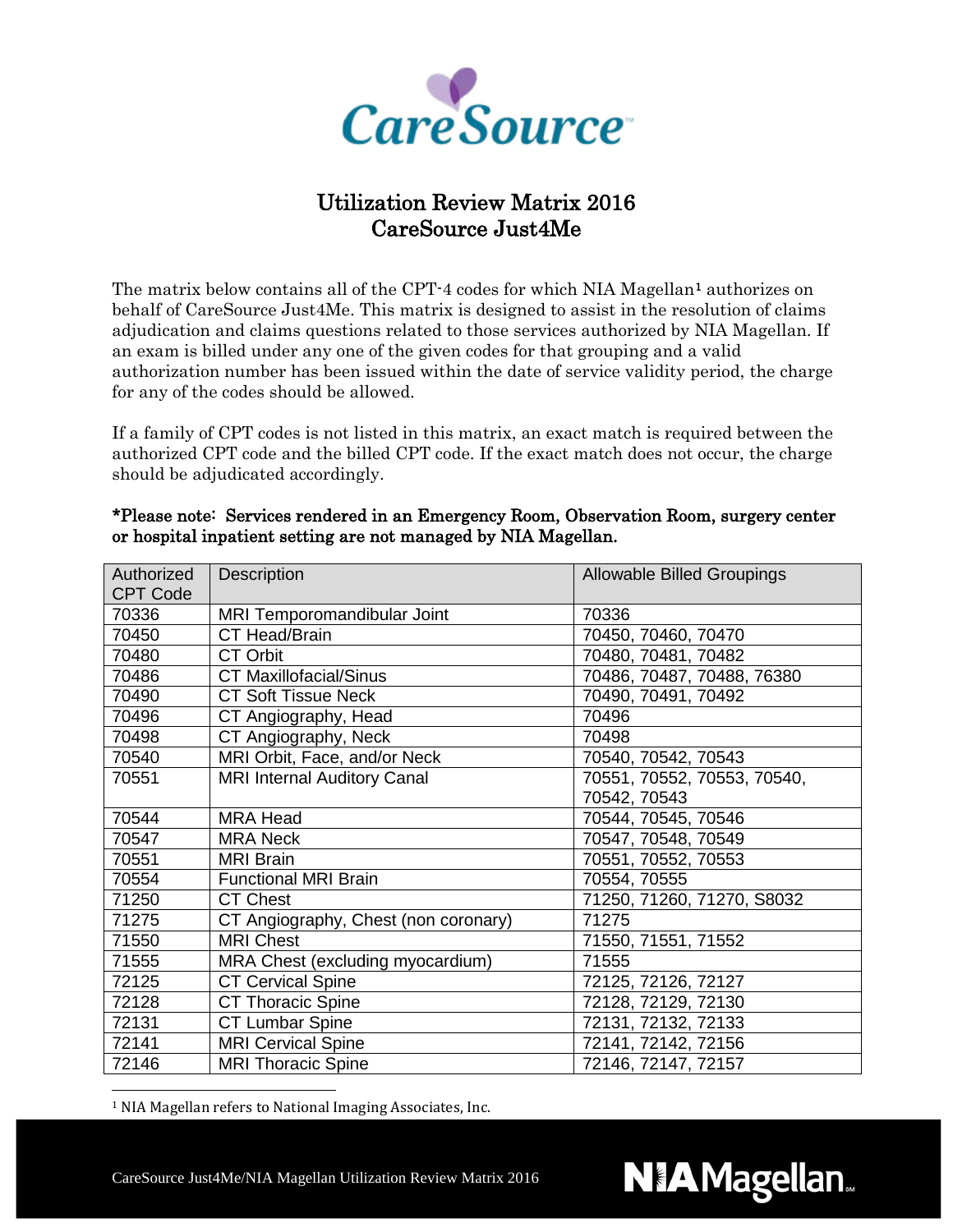| Authorized      | <b>Description</b>                        | <b>Allowable Billed Groupings</b> |
|-----------------|-------------------------------------------|-----------------------------------|
| <b>CPT Code</b> |                                           |                                   |
| 72148           | <b>MRI Lumbar Spine</b>                   | 72148, 72149, 72158               |
| 72159           | <b>MRA Spinal Canal</b>                   | 72159                             |
| 72191           | CT Angiography, Pelvis                    | 72191                             |
| 72192           | <b>CT Pelvis</b>                          | 72192, 72193, 72194               |
| 72196           | <b>MRI Pelvis</b>                         | 72195, 72196, 72197               |
| 72198           | <b>MRA Pelvis</b>                         | 72198                             |
| 73200           | <b>CT Upper Extremity</b>                 | 73200, 73201, 73202               |
| 73206           | CT Angiography, Upper Extremity           | 73206                             |
| 73220           | MRI Upper Extremity, other than Joint     | 73218, 73219, 73220               |
| 73221           | <b>MRI Upper Extremity Joint</b>          | 73221, 73222, 73223               |
| 73225           | <b>MRA Upper Extremity</b>                | 73225                             |
| 73700           | <b>CT Lower Extremity</b>                 | 73700, 73701, 73702               |
| 73706           | CT Angiography, Lower Extremity           | 73706                             |
| 73720           | <b>MRI Lower Extremity</b>                | 73718, 73719, 73720, 73721,       |
|                 |                                           | 73722, 73723                      |
| 73721           | <b>MRI Hip</b>                            | 72195, 72196, 72197, 73721,       |
|                 |                                           | 73722, 73723                      |
| 73725           | <b>MRA Lower Extremity</b>                | 73725                             |
| 74150           | CT Abdomen                                | 74150, 74160, 74170               |
| 74174           | CT Angiography, Abdomen and Pelvis        | 74174                             |
| 74175           | CT Angiography, Abdomen                   | 74175                             |
| 74176           | CT Abdomen and Pelvis Combination         | 74176, 74177, 74178               |
| 74181           | <b>MRI Abdomen</b>                        | 74181, 74182, 74183, S8037        |
| 74185           | <b>MRA Abdomen</b>                        | 74185                             |
| 74261           | Diagnostic CT Colonoscopy (Virtual        | 74261, 74262                      |
|                 | Colonoscopy, CT Colonography)             |                                   |
| 74263           | Screening CT Colonoscopy (Virtual         | 74263                             |
|                 | Colonoscopy, CT Colonography)             |                                   |
| 75557           | <b>MRI Heart</b>                          | 75557, 75559, 75561, 75563,       |
|                 |                                           | +75565                            |
| 75571           | Coronary Artery Ca Score, Heart Scan,     | 75571, S8092                      |
|                 | Ultrafast CT Heart, Electron Beam CT      |                                   |
| 75572           | <b>CT Heart</b>                           | 75572                             |
| 75573           | CT Heart congenital studies, non-coronary | 75573                             |
|                 | arteries                                  |                                   |
| 75574           | CTA coronary arteries (CCTA)              | 75574                             |
| 75635           | CT Angiography, Abdominal Arteries        | 75635                             |
|                 |                                           |                                   |
| 76380           | Follow Up, Limited or Localized CT        | 76380, 70486, 70487, 70488        |
| 76390           | <b>MR Spectroscopy</b>                    | 76390                             |
|                 |                                           |                                   |
| 76497           | Unlisted Computed Tomography Procedure    | 76497                             |
| 76498           | Unlisted Magnetic Resonance Procedure     | 76498                             |
| 77058           | <b>MRI Breast</b>                         | 77058, 77059                      |
| 77078           | <b>CT Bone Density Studies</b>            | 77078                             |
| 77084           | <b>MRI Bone Marrow</b>                    | 77084                             |
| 78459           | PET Scan, Heart                           | 78459, 78491, 78492               |
| 78608           | PET Scan, Brain                           | 78608, 78609                      |
| 78813           | PET Scan                                  | 78811, 78812, 78813, 78814,       |
|                 |                                           |                                   |